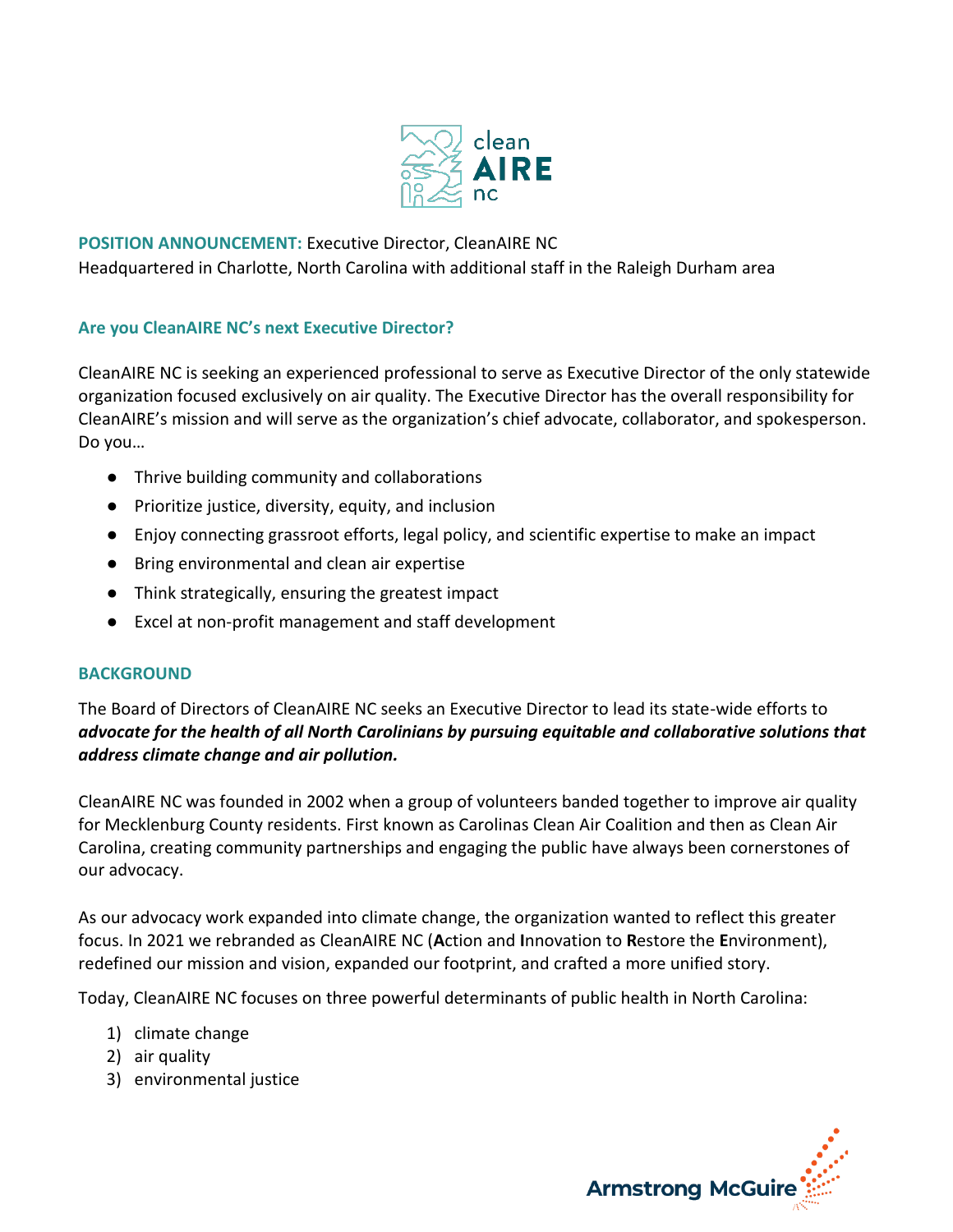Through advocacy, education, and community-driven research, we are working to protect what connects us and ensure that people have clean air to live healthier, happier lives.

Based on conversations with the community and researchers, the link between air quality, climate change, and public health became increasingly apparent. Despite being invisible, air pollution intensifies the health outcomes of those already at risk and causes new health risks to appear. Marginalized and overburdened communities, typically low-income and minority, are especially vulnerable. We believe in one simple saying, "**PROTECTING WHAT CONNECTS US."**

CleanAIRE NC has a board of 13 and staff of 10. The operating budget is \$1,000,000 with an organizational priority to diversify annual funding. After seventeen years, the founding Executive Director is stepping down. The organization is strong and ready for a leader to continue to build on the positive foundation that has been laid.

## **To learn more about CleanAIRE NC**, **visit:** <https://cleanairenc.org/>

#### **THE LEADERSHIP OPPORTUNITY**

Reporting to the Board of Directors, the Executive Director of CleanAIRE NC leads the organization in executing all aspects of its mission. **Chief among all responsibilities is championing the mission of CleanAIRE NC and leading positive relationships among staff, volunteers, partners, donors, and the community**. The Executive Director will be called upon to fulfill the following key responsibilities:

- **Leadership and Strategy:** Serve as the primary advocate, visionary, fundraiser, and spokesperson for the organization. Develop relationships and a strong understanding of the organization's impact with volunteers, government officials, partner organizations, donors, and prospective donors with a constant focus on prioritizing where the greatest impact can come from. Ensure a deep understanding of local and national trends related to air quality.
- **Resource Development:** With support from the Philanthropy Manager, lead resource development efforts, strategically engaging the Board in the fundraising process. Ensure shortand long-term fundraising plans are developed and executed. Advocate for government partnerships and support. Actively grow funding from individuals, foundations, and corporations.
- **Community Engagement and Collaboration:** Maintain and grown CleanAIRE NC's status as a leader, convener, and collaborator. Lead coalition building to achieve ambitious goals with the support of other organizations and individuals. Collaborating organizations include multiple universities, North Carolina Conservation Network, U.S. Environmental Protection Agency, Environmental Defense Fund, Sierra Club, Southern Environmental Law Center, Natural Resources Defense Council, NC League of Conservation Voters, NC WARN, NAACP, among others.
- **Justice, Diversity, Equity, and Inclusion:** With support from the Environmental Justice Manager, serve as an advocate for building and maintaining partnerships with environmental justice communities working on air and climate issues in both urban and rural areas. Create relationships with affected communities and provide technical assistance, training, and other capacity-building services to advance equitable health outcomes for those most vulnerable to the impacts of pollution.

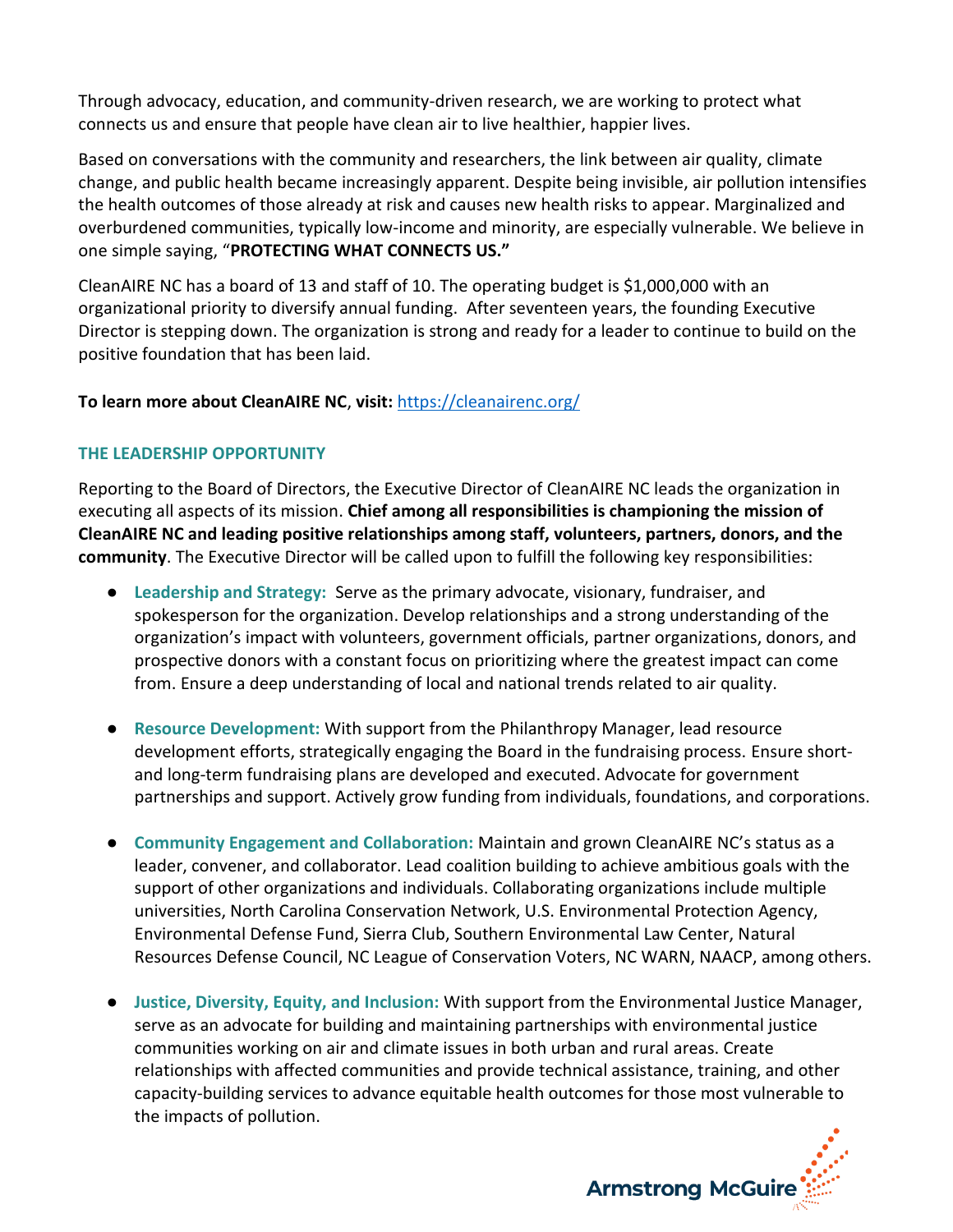- **Staff Management and Volunteer Oversight:** Build a positive organizational culture that supports a productive, professional work environment. Oversee the hiring, training, supervision, and evaluation of staff. Ensure staff members work effectively toward shared goals and a unified vision for the organization. Work with staff to ensure a positive volunteer experience to ensure the retention of volunteers and make CleanAIRE NC a volunteer destination of choice.
- **Operational and Financial Oversight:** Oversee the financial integrity of CleanAIRE NC, ensuring the strategic creation of and adherence to the budget, diligently following approved financial policies and best practices. Think creatively and analytically about how to increase the impact of the organization. Manage all aspects of human resources and operations.
- **Board Governance: In collaboration with the Board, identify, recruit, train, and retain highly** effective board members. Maintain regular communications with the Board of Directors and provide them with the necessary support, counsel, and information required for effective governance. Ensure a quality process for supporting the board and their involvement in fundraising, strategic planning, program delivery, and increasing overall visibility.

#### **SKILLS AND QUALIFICATIONS**

- The new leader must demonstrate a firm commitment, understanding, and passion for CleanAIRE NC's mission.
- Five or more years in a leadership position or commensurate experience with demonstrated success in organizational management including strategic planning, fundraising, operations, volunteer management, and/or program development.
- Experience raising contributed revenue for the nonprofit sector.
- A proven track record in building coalitions across a wide spectrum of personalities and professions.
- Understand lobbying and the legislative process.
- Inspire others through written and verbal communications.
- Strong business acumen with a solid understanding of operations and budgeting.
- High social and emotional intelligence, integrity, and sound judgment.

Salary offered for this position is 100k-115k and benefits include medical, dental & vision coverage, paidtime-off (PTO), 403(b), company paid holidays, cell phone allowance, and parental leave. This full-time (40 hours per week) position requires occasional evening meetings, weekend work, and overnight travel.